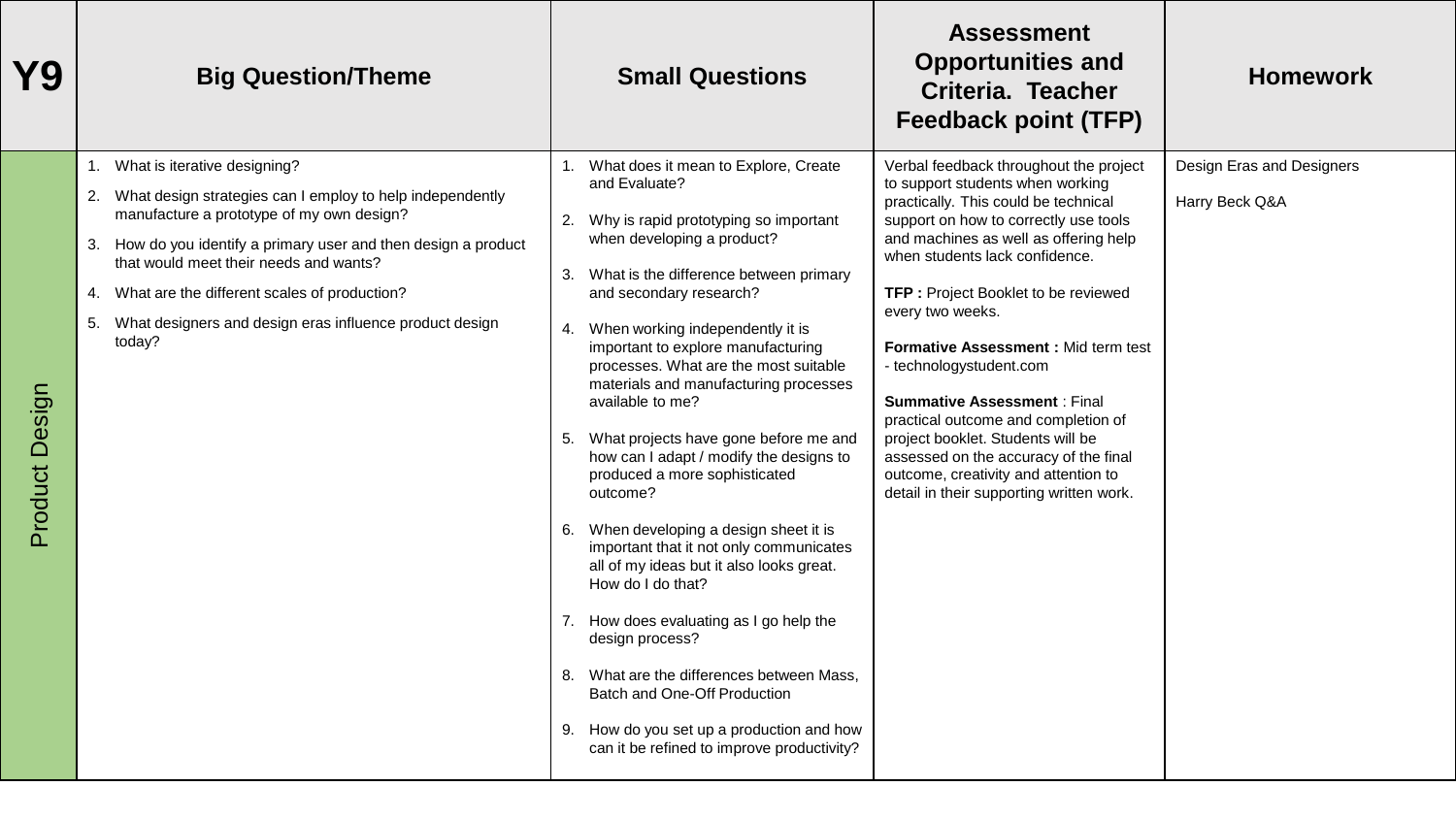| <b>Y9</b>           | <b>Big Question/Theme</b>                                                                                                                                                                                                                                                                                                                                                                                                                                                                                                                                   | <b>Small Questions</b>                                                                                                                                                                                                                                                                                                                                                                                                                                                                                                                                                                                                                                                                                                                                                                                                                                                                                                                                                                                                                                                                                                                                                    | <b>Opportunities and</b><br><b>Criteria. Teacher</b><br><b>Feedback point (TFP)</b> | <b>Homework</b> |
|---------------------|-------------------------------------------------------------------------------------------------------------------------------------------------------------------------------------------------------------------------------------------------------------------------------------------------------------------------------------------------------------------------------------------------------------------------------------------------------------------------------------------------------------------------------------------------------------|---------------------------------------------------------------------------------------------------------------------------------------------------------------------------------------------------------------------------------------------------------------------------------------------------------------------------------------------------------------------------------------------------------------------------------------------------------------------------------------------------------------------------------------------------------------------------------------------------------------------------------------------------------------------------------------------------------------------------------------------------------------------------------------------------------------------------------------------------------------------------------------------------------------------------------------------------------------------------------------------------------------------------------------------------------------------------------------------------------------------------------------------------------------------------|-------------------------------------------------------------------------------------|-----------------|
| Products<br>Graphic | Can you use a range of navigation, drawing,<br>1.<br>typography and tracing tools on industry<br>standard Computer Aided Design (CAD)<br>software.<br>Can you create an original and creative<br>2.<br>corporate identity for a given design brief and<br>ensure it is engaging for a given primary user?<br>Can you apply the principles of layout design to<br>3.<br>create an organised and aesthetically correct<br>graphics product?<br>Can you safely use graphics practical tools and<br>4.<br>equipment to produce an accurate graphics<br>product. | Do you understand the differences between a bitmap file<br>and a vector file?<br>Can you identify the five principles of logo design?<br>Can you hand draw a range of creative and original logos<br>for a given brief and target market?<br>Can you produce a computer generated version of a hand<br>drawn logo?<br>Can you identify product and user requirements and<br>compile a design specification?<br>Can you be selective, creative and skilful when using a<br>graphics vector pack?<br>Can you arrange graphics elements in accordance to<br>layout design rules?<br>Can you apply hierarchy of text theory to layout<br>typography elements?<br>Can you use colour theory to create a successful and<br>impactful full colour graphics product?<br>Can you use a lamination machine?<br>Can you follow the health and safety rules when using a<br>scalpel?<br>Can you follow a demonstration full of techniques and<br>advice to accurately cut out laminated card with a scalpel,<br>safely rule and cutting mat?<br>Can you critically evaluate your own design and practical<br>work against the specification criteria you have previously<br>outlined? |                                                                                     |                 |
|                     |                                                                                                                                                                                                                                                                                                                                                                                                                                                                                                                                                             |                                                                                                                                                                                                                                                                                                                                                                                                                                                                                                                                                                                                                                                                                                                                                                                                                                                                                                                                                                                                                                                                                                                                                                           |                                                                                     |                 |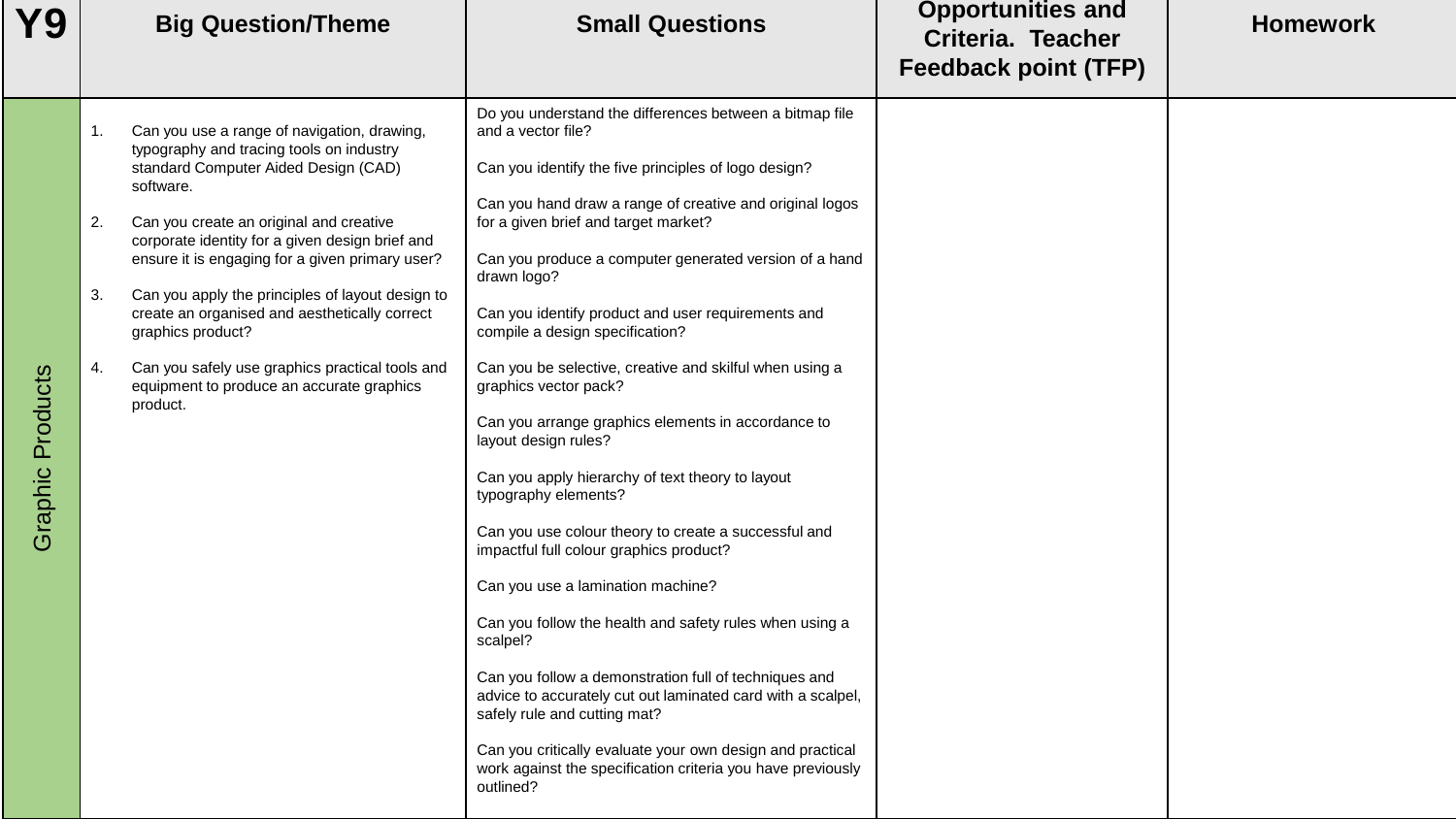| Y9                    |    | <b>Big Question/Theme</b>                                                           | <b>Small Questions</b>                                                                  | <b>Assessment</b><br><b>Opportunities and</b><br>Criteria. Teacher<br><b>Feedback point (TFP)</b> | <b>Homework</b> |
|-----------------------|----|-------------------------------------------------------------------------------------|-----------------------------------------------------------------------------------------|---------------------------------------------------------------------------------------------------|-----------------|
|                       | 1. | How do electronic components improve marketability of<br>products?                  | What is meant by the term<br>marketability?                                             |                                                                                                   |                 |
|                       | 2. | How are electronic systems designed using dedicated design<br>engineering software? | What is electricity?<br>2.                                                              |                                                                                                   |                 |
|                       |    |                                                                                     | How do voltage and current differ?<br>3.                                                |                                                                                                   |                 |
|                       | 3. | How are electronic systems manufactured in a workshop<br>environment?               | 4. What are resistors, capacitors, diodes,<br>transistors and drivers?                  |                                                                                                   |                 |
|                       |    |                                                                                     | What is meant by the unit Ohms?<br>5.                                                   |                                                                                                   |                 |
|                       |    |                                                                                     | What is meant by the unit Farad?<br>6.                                                  |                                                                                                   |                 |
| Engineering<br>Design |    |                                                                                     | 7. How do we use a variety of components<br>to create a range of outputs?               |                                                                                                   |                 |
|                       |    |                                                                                     | 8. How do we use a variety of components<br>to create a range of inputs?                |                                                                                                   |                 |
|                       |    |                                                                                     | 9. How can we use CAD and physical<br>prototyping to plan and test circuits?            |                                                                                                   |                 |
|                       |    |                                                                                     | 10. What manufacturing methods are used<br>to create a PCB?                             |                                                                                                   |                 |
|                       |    |                                                                                     | 11. What methods are used to join electronic<br>components to create a working circuit? |                                                                                                   |                 |
|                       |    |                                                                                     |                                                                                         |                                                                                                   |                 |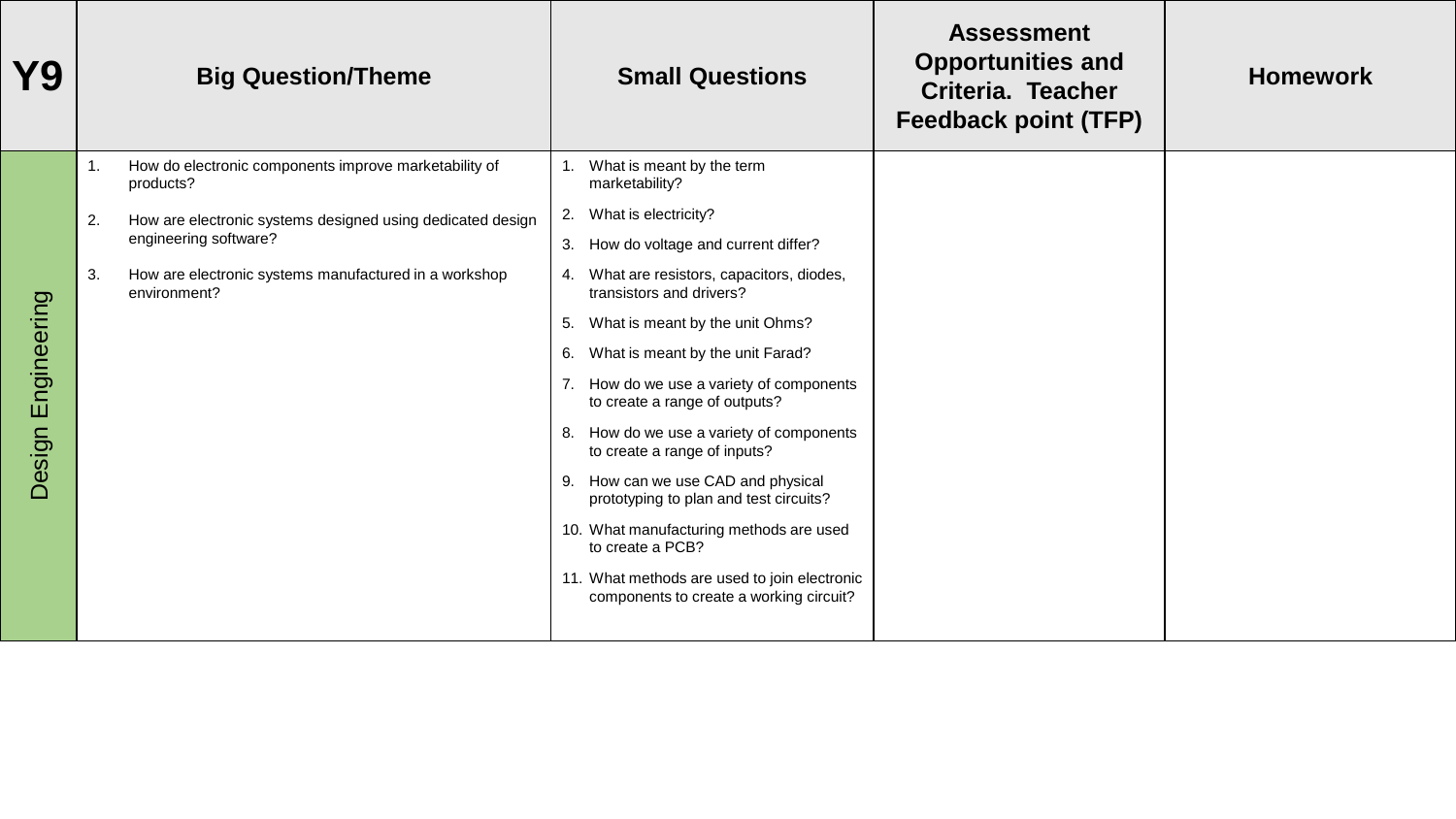| Y9                        | <b>Big Question/Theme</b>                                                                                                                                                                                                                                                                                                                                                                                         | <b>Small Questions</b>                                                                                                                                                                                                                                                                                                                                                                                                                                                                                                                                 | <b>Assessment</b><br><b>Opportunities and</b><br>Criteria. Teacher<br><b>Feedback point (TFP)</b> | <b>Homework</b> |
|---------------------------|-------------------------------------------------------------------------------------------------------------------------------------------------------------------------------------------------------------------------------------------------------------------------------------------------------------------------------------------------------------------------------------------------------------------|--------------------------------------------------------------------------------------------------------------------------------------------------------------------------------------------------------------------------------------------------------------------------------------------------------------------------------------------------------------------------------------------------------------------------------------------------------------------------------------------------------------------------------------------------------|---------------------------------------------------------------------------------------------------|-----------------|
| textiles<br>∞ర<br>Fashion | 1. How can products be used to improve the safety and visibility of<br>others?<br>What effects do the construction of knitted fabrics and fabric<br>2.<br>finishes have on the properties of the fabric.<br>What construction techniques are used to form or shape textile<br>3.<br>materials in garments?<br>4. What is a Smart, Modern Material or e-textile and what are the<br>properties of these materials? | What is a property of a material?<br>1.<br>What is a knitted fabric and what<br>2.<br>properties does this have?<br>What is fabric finish, what does brushing<br>З.<br>do to alter the properties of the fabric?<br>What is a dart and what does it do in a<br>$4_{\cdot}$<br>garment? What other methods of<br>shaping are there?<br>How do modern materials work?<br>5.<br>How does a smart material work?<br>6.<br>What can e-textiles be used for?<br>7.<br>How can these materials be used<br>8.<br>together to improve the function of a<br>hat? |                                                                                                   |                 |